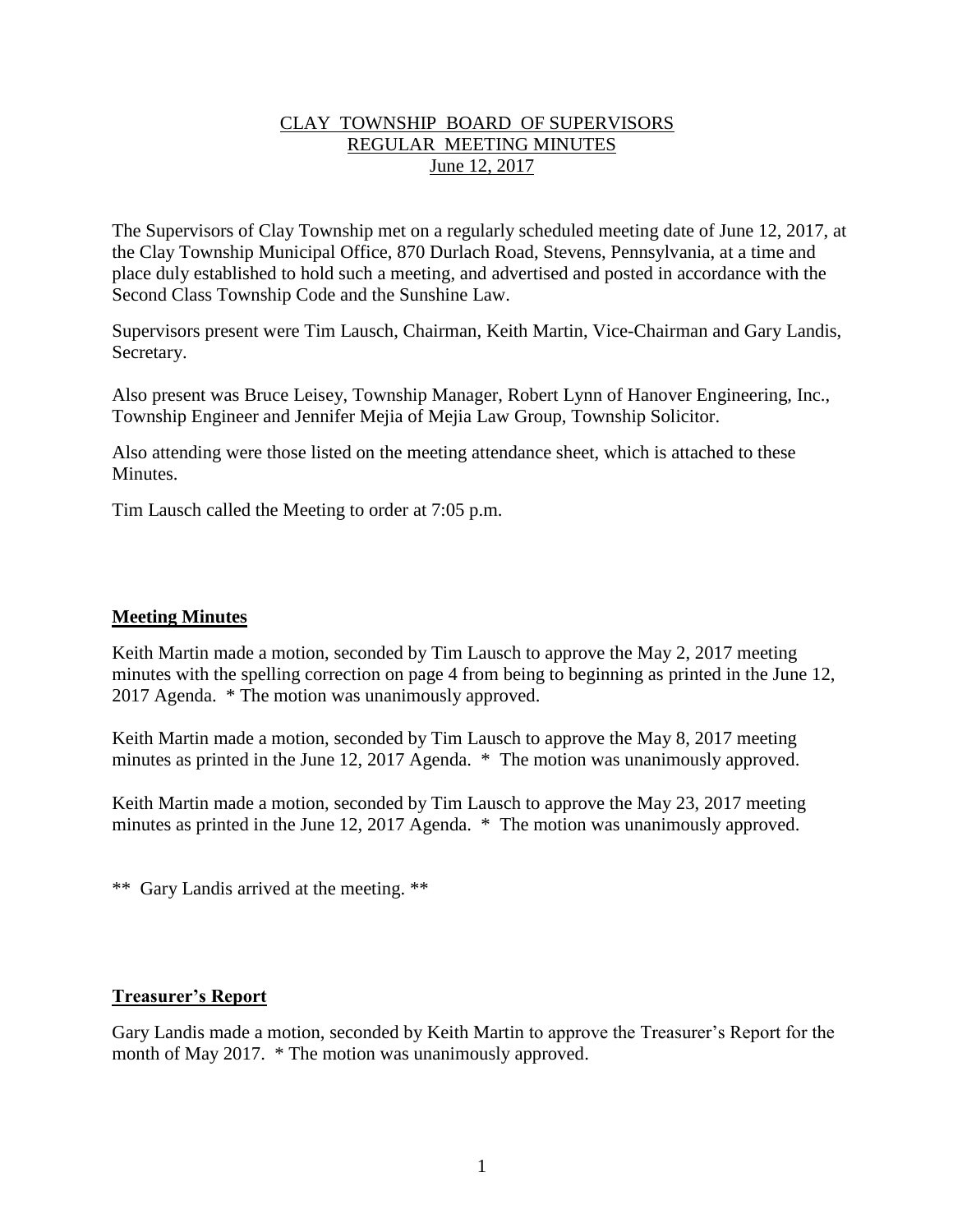# **Visitors**

### 1. NLCRPD – 2016 Annual Report

Chief Steffen reviewed the 2016 Annual Report and activities with the Board of Supervisors and audience.

There were concerns expressed with trucks speeding on Clay School Road.

The Chief stated that he will set up a speed warning device and increase patrol in that area.

2. Rick Bernarduci – Wildflower Pond Update

Bob Lynn, Township Engineering, inspected the stormwater basin. He found 4 sink holes and 20+ rodent holes. A letter of violation will be forwarded to the Developer.

Mr. Bernarduci voiced concerns with repairs to inlet at rip rap aprons.

Bob Lynn will include concerns with the letter of violation.

Mr. Bernarduci also asked to be included in the street inspections for dedication. Rick informed the Board of Supervisors he will be the President of the HOA when it is established.

#### **Engineer's Report**

1. Ephrata Community Church – Zoning Map Amendment Change

Dwight Yoder reviewed the amendment with the Board of Supervisors. Also present was Jim Henke, Mark Ulrich and Kevin Eshleman.

The proposed amendment eliminates portions of split zoning of lots 120, 121 and 122. The church is currently built in R2 zoning. In the R2 zoning a church is a Special Exception and NC it is a permitted use. Lot 120 is already zoned NC. Under this amendment, the Township is not losing any potential R2 development, as the R2 land to be rezoned is currently developed as a church.

The Lancaster County Planning Commission and the Clay Township Planning Commission recommend approval of the proposed amendment.

Jennifer Mejia stated that notice of the zoning map amendment change was advertised in the Ephrata Review on May 24, 2017 and May 31, 2017. The property was also posted on May 30, 2017 and letters were sent to adjoining neighbors May 12, 2017.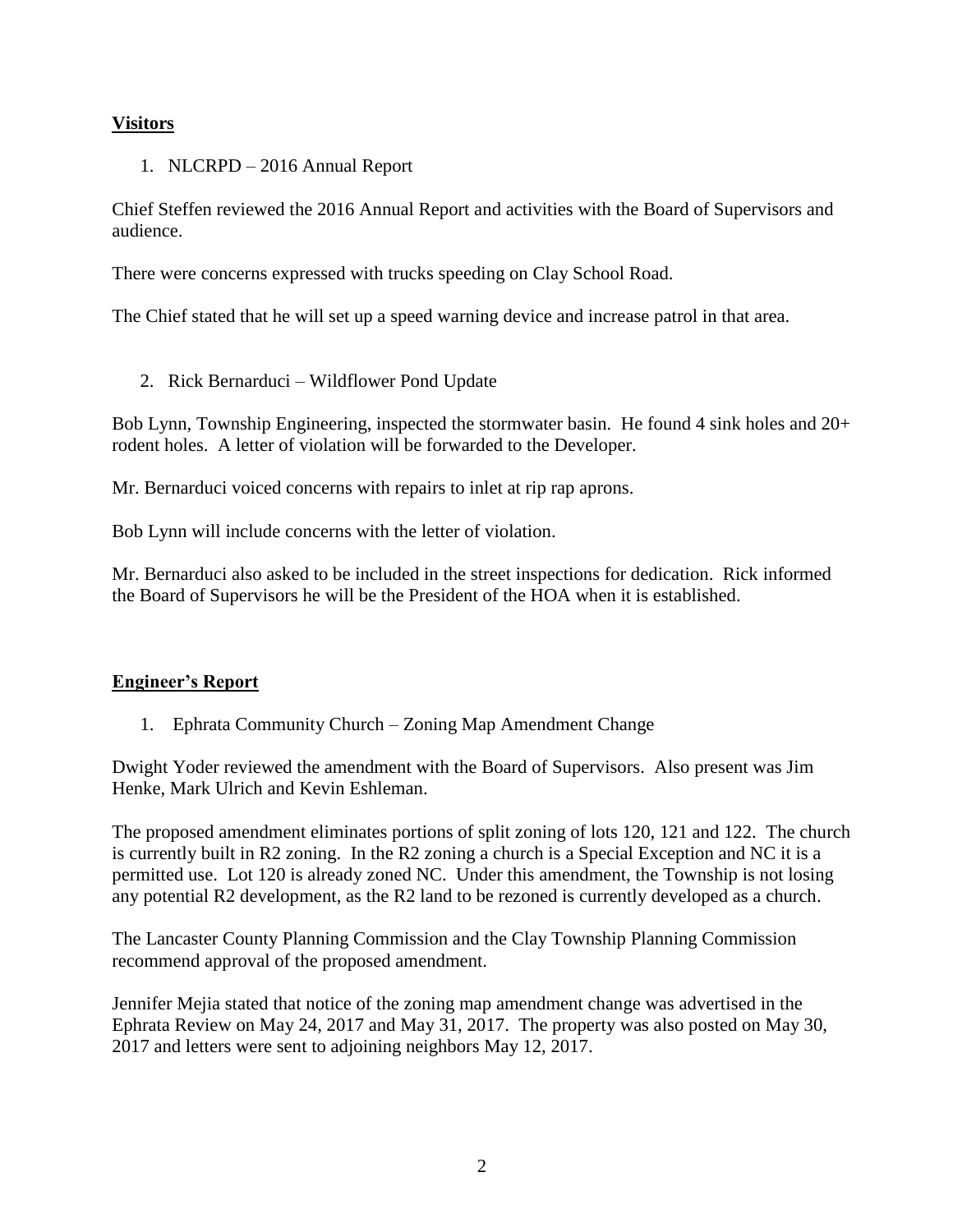Jim Henke said the existing building is 18,000 sq ft and the proposed addition is 57,000 sq ft. The access points to the building will not be changing. The current stormwater basin will be enlarged at some point. There will be 675 total parking spaces when completed. Lot 120, 121, 122 and 123 will be joined in common with one deed.

Kathleen Leach, 59 Clay School Road – asked what the expansion is for?

Dwight Yoder said the expansion is to the West but, this hearing is not addressing the expansion that will be done with the Land Development. This hearing is regarding the zoning change from R<sub>2</sub> to N<sub>C</sub>.

Kathleen Leach asked if the rezoning means the parsonage will be rezoned?

Dwight Yoder said yes that lot is included.

Kathleen Leach asked if a business could be located where the parsonage is?

Dwight Yoder said it would be very difficult to do that and not very practical.

Kathleen Leach expressed concern about lots being sold for commercial use.

Tom Zorbaugh said that currently 3 of the lots could be sold for commercial use and it will be harder to sell as 1 lot verses 4 lots.

Kathleen Leach stated that she heard a large rec center was going to be built at the location.

Mark Ulrich, Ephrata Community Church, stated that part of the project will include a place that the community can use for activities.

Peter Leach, 59 Clay School Road, expressed concern with access. He stated that vehicles cut thru parsonage parking lot to get to Clay School Road causing congestion and dangerous conditions for children.

Jim Henke said that the main entrance will be located at Clay School Road and Rt 322 signal.

Beth Cerullo, 67 Clay School Road, expressed the same concerns with traffic exiting at the parsonage parking lot onto Clay School Road.

Karen Novino, 71 Clay School Road, expressed the same concerns with traffic as Mr. Leach and Ms. Cerullo.

Kevin Eshleman, Ephrata Community Church, stated that they will do whatever is necessary to make it safe. If necessary, they will close access to parsonage parking lot. Kevin said that the church has also had concerns with the driveway access to Clay School Road.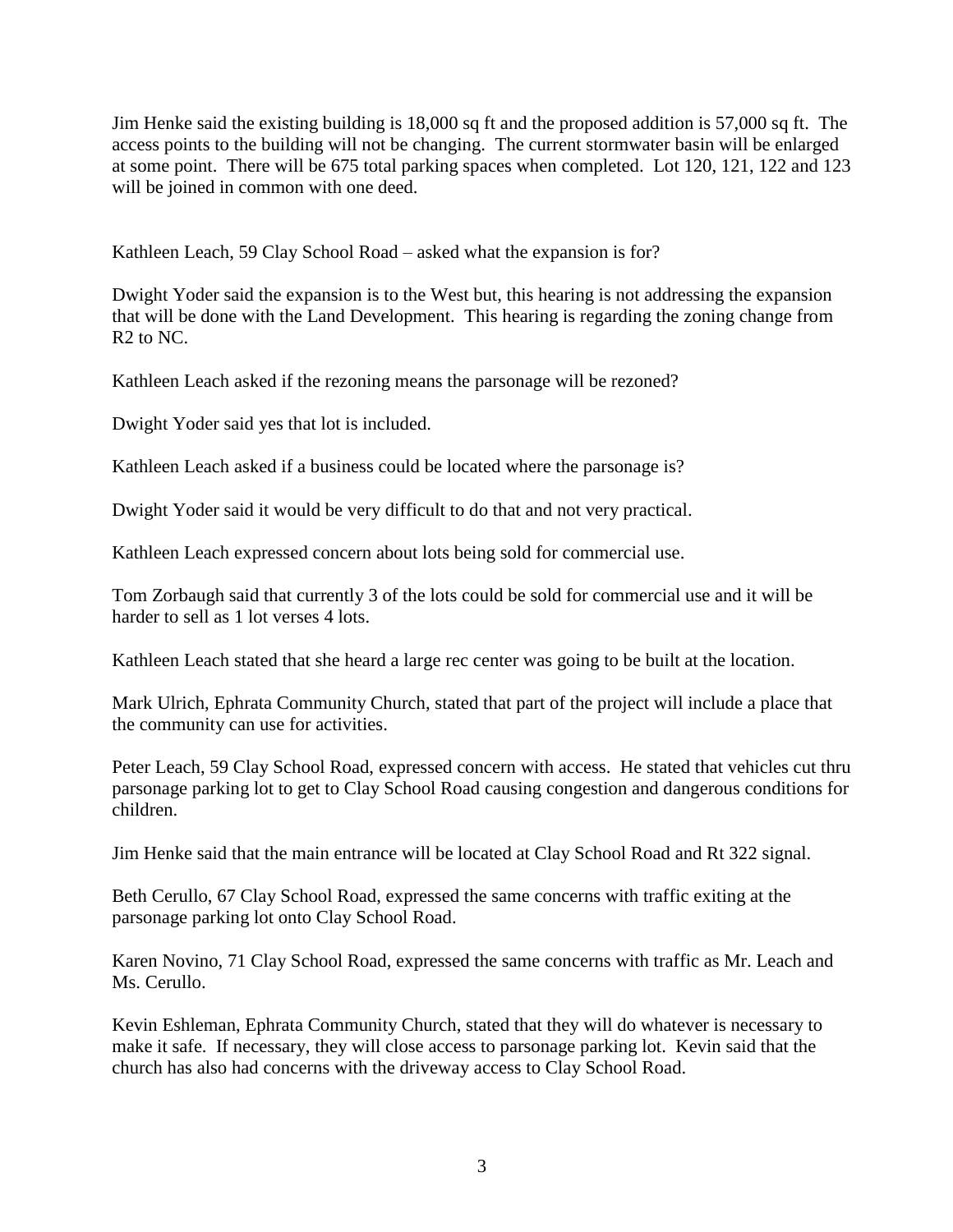Lou Katz, 30 Meadow Dr, expressed concerns with parents parking at the intersection of Meadow Dr and Clay School Road to wait for children to get off school bus.

Karen Novino, said she has concerns with zoning and expansion adding more traffic and congestion to area.

Dwight Yoder stated that this zoning change will not have much effect on church expansion.

Wayne Jenkins, 15 Bloomfield Dr, asked why not rezone all the land to R2 instead of NC.

Peter Leach stated that most of the NC developed will be parking lot. The church is tax exempt and will not generate income in either zoning district.

Dwight Yoder stated that the use determines tax exemption.

Kathleen Leach asked if the Urgent Care facility is still going in?

Kevin Eshleman stated that there was an agreement with WellSpan for years but, that option has expired.

Keith Martin asked if it will be one lot if amendment is denied.

Dwight Yoder stated that yes, relief will be applied for from the Zoning Hearing Board for expansion.

Peter Leach stated that if zoned to NC anything could be built there.

Dwight Yoder stated no, the church is not going to be able to build anything they couldn't currently build under R2 zoning.

Tim Lausch said that leaving the property R2 could potential lead to daily traffic but the church use would mostly be one day per week.

Gary Landis asked if anything will be circumvented by rezoning to NC?

Tom Zorbaugh stated that a Special Exception will be allowable if it meets Ordinance criteria.

Gary Landis asked if by special exception can the zoning line be moved 50'?

Tom Zorbaugh said yes.

Keith Martin made a motion, seconded by Gary Landis to close testimony.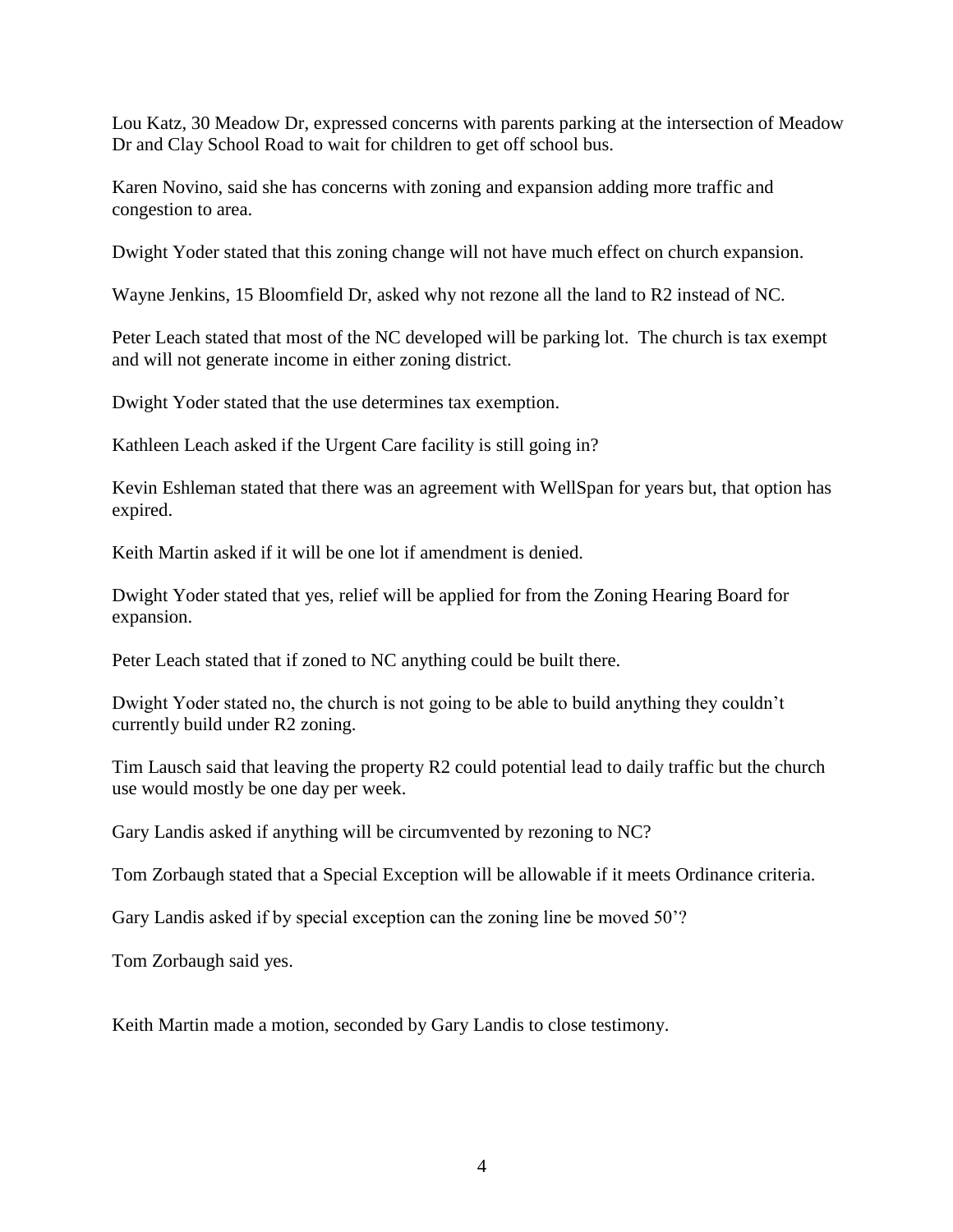Gary Landis said that given the fact that Lot 1 boundary can be moved 50' by special exception and land development will protect the interest of the Township and residents makes a motion to approve the Zoning Map Amendment request.

Keith Martin said that he supports the church and the addition 100% but does vote no to the motion. Keith said the problem with changing zoning on one lot, opens the doors to other applicants. He feels the change should be done under a Comp Plan and would fully support the request under a Comp Plan. He just does not support rezoning a single property.

Tim Lausch felt that Keith had valid comments but, feels this is a different setting and votes yes to the motion. Tim said that he does not feel this is spot rezoning. The property is unique and has two access points on Rt 322.

Gary Landis made a motion, seconded by Tim Lausch to approve the Zoning Map Amendment request. \* Gary Landis, Yes; Tim Lausch, Yes and Keith Martin, No.

Gary Landis made a motion, seconded by Keith Martin to approve advertising June 21, June 28 and July 10, 2017 and property posting on June 28, 2017. \* The motion was unanimously approved.

\*\* Keith Martin abstained from the next item due to an employment conflict. \*\*

2. Countryside Enterprises – Subdivision Plan

Tom Matteson, Diehm & Sons, and Marlin Sensenig, Developer, reviewed the plan with the Board of Supervisors.

There was discussion on the requested waivers and modifications requested by the Developer. There was concerns voice by the Township Staff, Township Engineer and Township Solicitor that approving the waivers/modifications could cause an increase in additional traffic to the intersection at Durlach Road/Woodcorner Road and Rt 322. There was no traffic info supplied that could identify the impact of the traffic from approval of the waivers/modifications, making it difficult to determine if the proposed waivers/modifications would cause a safety issue and be contrary to public interest.

No decisions were made at this time.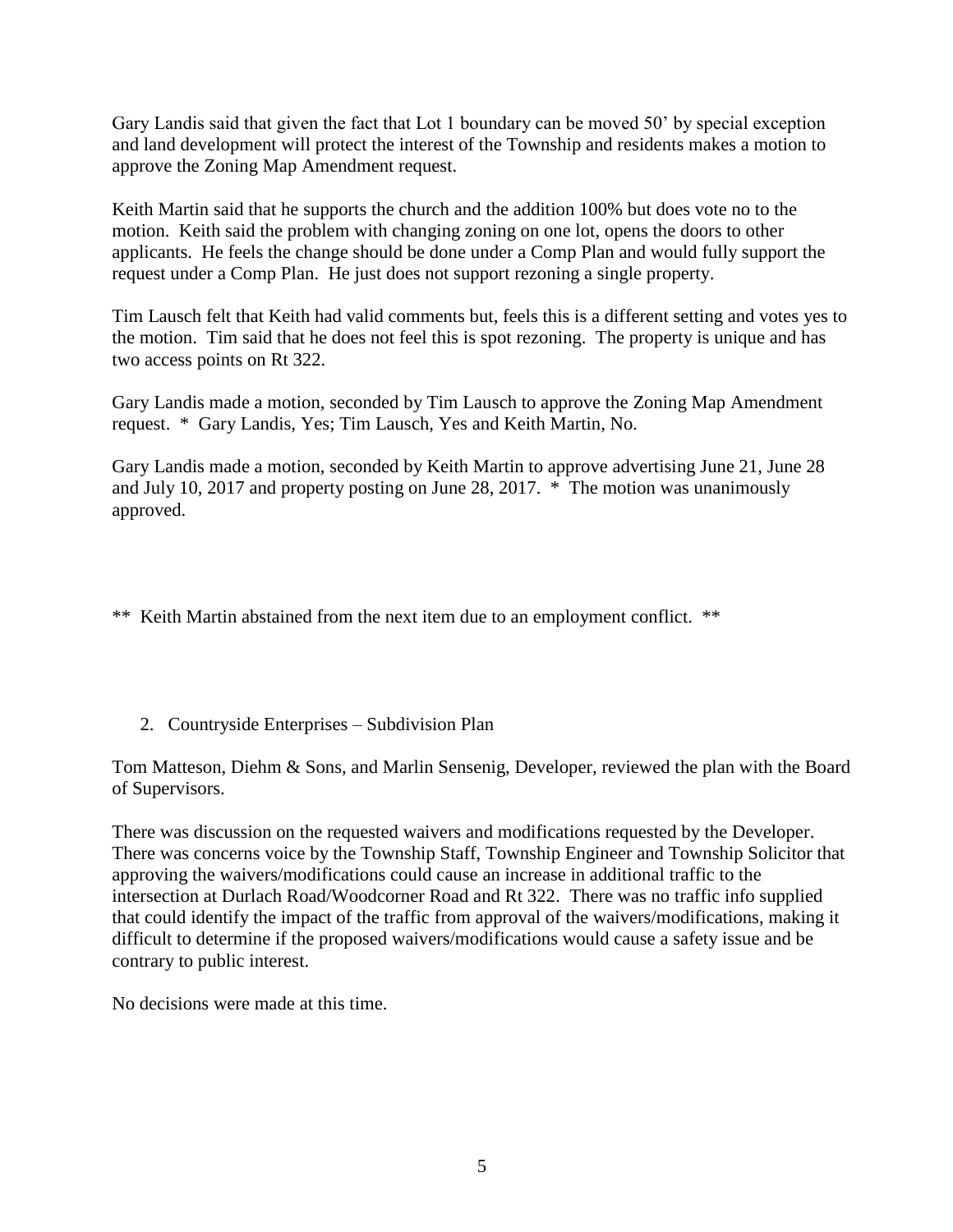3. Dove Fellowship – Request for Time Extension to Record Land Development Plan

The Board of Supervisors reviewed the time extension request for a one year extension to record their recent land development plan. They are requesting the extension for additional time to work with Architect to develop the building expansion floor plan and work on raising funds for the construction.

Gary Landis made a motion, seconded by Keith Martin to approve the one year extension to record the plan to 6/12/2018 but, not extend the five year deferral of road improvements including sidewalks and curbs. \* The motion was unanimously approved.

# 4. PA Game Commission Stormwater Plan Waiver

Sunoco Pipeline LP is requesting relief from processing a Stormwater Management Plan related to the construction of the Mariner's East II pipeline running through Clay Township.

The area affected in Clay Township will not create any new impervious area, is included in the PA Game Commission properties, is a linear project and all earth disturbance is covered under the required NPDES permit approved by PADEP.

Keith Martin made a motion, seconded by Gary Landis to approve the request. \* The motion was unanimously approved.

#### **Old Business**

1. Approve Ordinance Amending Park Rules

After review, Keith Martin made a motion, seconded by Gary Landis to adopt Ordinance #061217 amending the Clay Township Park Rules to expand park rules to include all public land owned by Clay Township to prohibit overnight parking, permit dogs and cats in parks but requiring them to be leashed at all times and closing all parks from dusk to dawn daily. \* The motion was unanimously approved.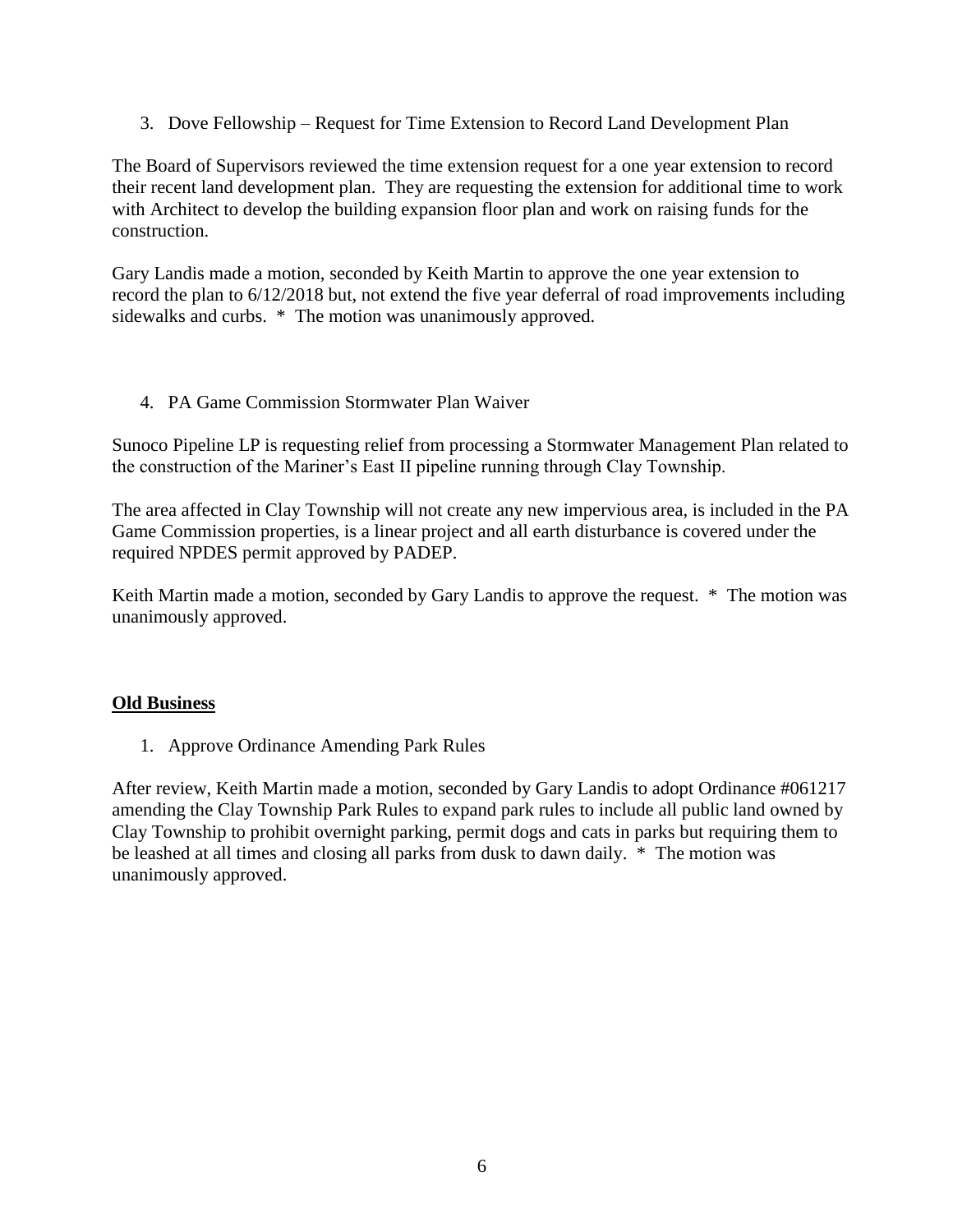# **New Business**

1. Approve Advertising Bids for Rock Road and Lime Rock Road Bridge Repairs

Gary Landis made a motion, seconded by Keith Martin to authorize the Township Engineer to advertise bids for the bridge repairs on Rock Road and Lime Rock Road as indicated in the most recent PennDot Inspection report. \* The motion was unanimously approved.

# 2. 322 Sewer Extension

Tabled for Executive Session.

3. 165 Icehouse Hill Road – relief from height and solid fence requirements

After review, Gary Landis made a motion, seconded by Keith Martin to approve relief from Chapter 10, Section 104.b and 104.h of the Clay Township Code of Ordinances to install a fence on both sides of the property that matches the fence in her backyard which is 6' tall and solid. The fence has been requested to contain her dog. \* The motion was unanimously approved.

4. Request for Payment for the Snyder Park Pavilion Project

Bob Lynn reviewed the payment requests with the Board of Supervisors.

Keith Martin made a motion, seconded by Gary Landis to approve payment #5 on Contract #1 in the amount of \$49,362.83 to Amric Construction. \* The motion was unanimously approved.

Keith Martin made a motion, seconded by Gary Landis to approve payment #4 on Contract #2 in the amount of \$12,557.36 to Spotts Brothers, Inc. \* The motion was unanimously approved.

Keith Martin made a motion, seconded by Gary Landis to approve payment #3 on Contract #3 in the amount of \$6,189.94 to AKC Mechnical, Inc. \* The motion was unanimously approved.

5. Snyder Park Pavilion Project Water Lateral Change Order

Bob Lynn informed the Board of Supervisors that the current  $\frac{3}{4}$ " water line installed at Snyder Park will not be a sufficient size to provide water supply to the new pavilion due to the distance from the water meter lateral, approximately 800'.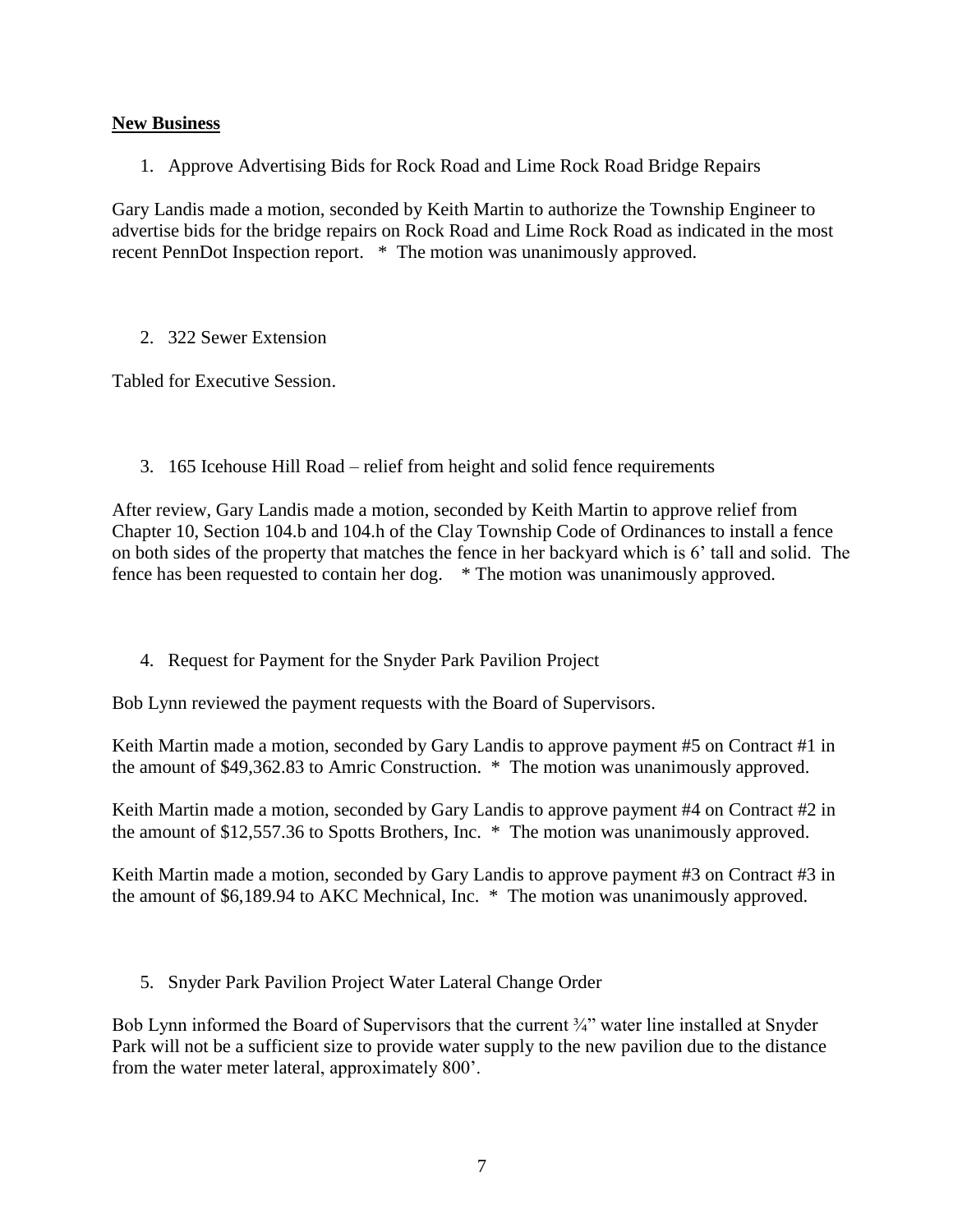There are two remedy options: 1) install a booster pump and 220-gallon tank at a cost of \$22,344 2) Install a new 2" line through meter pit to pavilion at a cost of \$9,566.

After discussion, it was decided to have Township Road Crew install the new 2" line.

6. Ice House Hill Road – unlicensed vehicle

Gary Landis stated that there is an unlicensed vehicle located at a property along Ice House Hill Road.

Tom Zorbaugh will investigate and report back.

## **Executive Session**

Keith Martin made a motion, seconded by Gary Landis to enter into Executive Session at 10:55 PM. \* The motion was approved unanimously.

Keith Martin made a motion, seconded by Gary Landis to exit Executive Session at 11:10 PM.  $*$ The motion was approved unanimously.

The Board of Supervisors discussed the proposal to extend the Ephrata Borough sewer system in and along Rt 322 in the Township to several properties along the South side of Rt 322.

# **Bills to be Paid**

#### General Fund

Gary Landis made a motion, seconded by Keith Martin, to approve the General Fund bills totaling \$139,681.82 for the month of May. \* The motion was approved unanimously.

Rec Fund

Gary Landis made a motion, seconded by Keith Martin, to approve the Recreation Fund bills totaling \$72,485.92 for the month of May.  $*$  The motion was approved unanimously.

#### Sewer Fund

Gary Landis made a motion, seconded by Keith Martin, to approve the Sewer Fund bills totaling \$3,600.74 for the month of May.  $*$  The motion was approved unanimously.